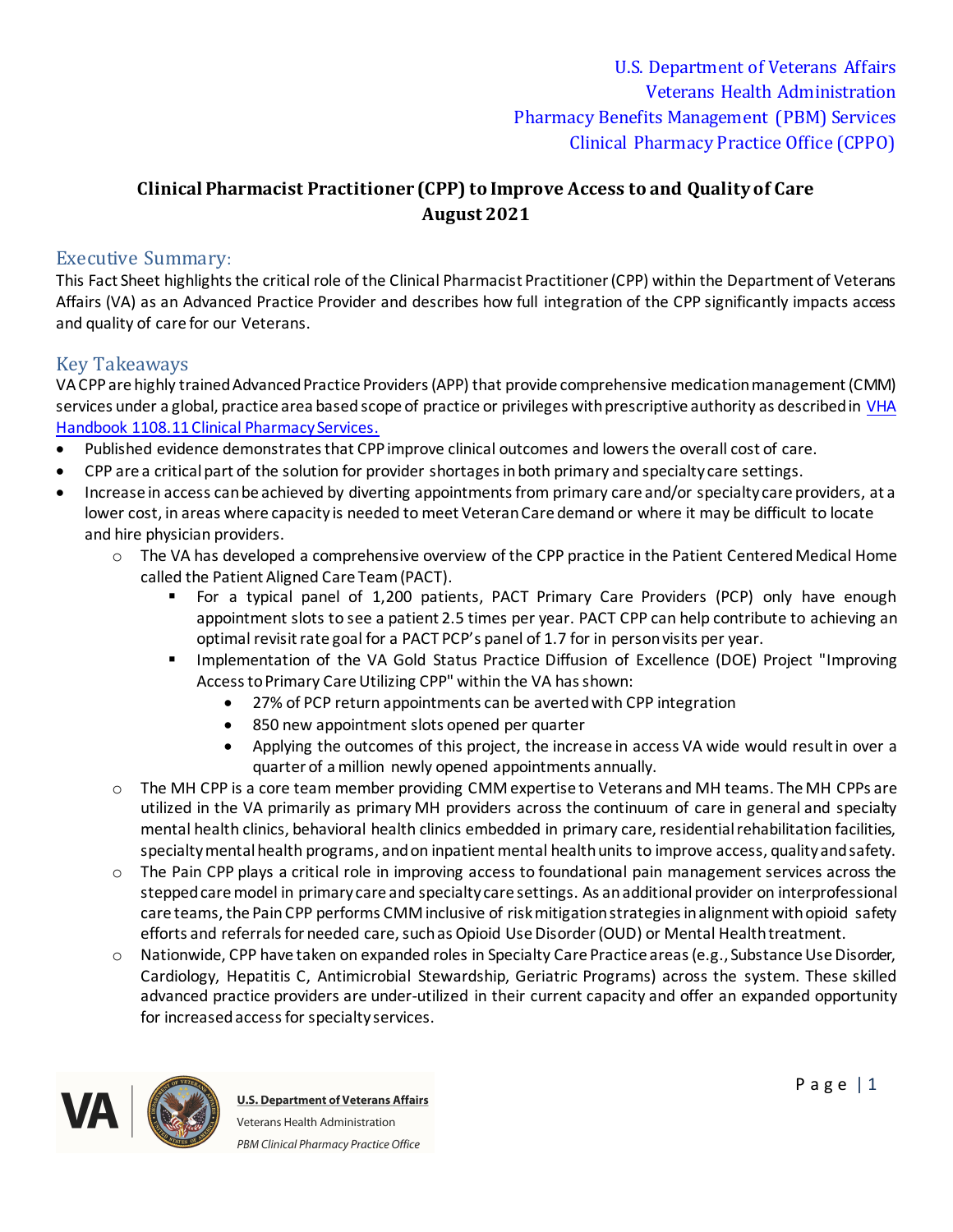### Background

Providing access to high quality care is a top priority for the Veterans Health Administration (VHA) with a focus on providing the Veteran with the right care, at the right time and right place, by the right provider. However, substantial shortages of providers in primary and specialty care settings exist across the nation and VA.<sup>1</sup> For nearly 45 years, Clinical Pharmacist Practitioners (CPP) have demonstrated their impact on improving medication safety, quality of care and clinical outcomes for Veterans as an advanced practice provider (APP). Non-optimized prescription medications cost patients and payors over \$528 billion in additional healthcare expenses annually.<sup>2</sup> Comprehensive medication management (CMM) is a patient-centered approach to optimizing medication use and improving clinical outcomes delivered by a clinical pharmacist working with the patient, physicians and other members of the healthcare team.<sup>3</sup> McFarland et al. conducted a summative review, which included multiple studies form the VA, that evaluated the impact of pharmacist performing CMM on achievement of the quadruple aim of healthcare which was to provide better care, reduce costs, improve the patient experience, and improve clinician well-being.<sup>4</sup> Specifically, CPP demonstrated improvement in clinical and humanistic components of patient care related to patient satisfaction, adherence, and knowledge of their medications. In a 2008 literature review of economic impact of a CPP, a more focused effort was made to quantify the benefit-to-cost ratio. Among studies reporting data necessary to determine a benefit-to-cost ratio (n=15), the pooled median value revealed that **for every \$1 invested in a CPP, \$4.81 was achieved in reduced costs or other economic benefits**. <sup>5</sup>This strong body of evidence related to CPP clinical practice demonstrates the opportunity for VHA CPPs to not only promote access improvement, but also to promote achievement of performance metrics including but not limited to **Healthcare Effectiveness Data and Information Set (HEDIS)** clinical measures and a variety of domains within the **Strategic Analytics for Improvement and Learning (SAIL)**model**.**

## VA Clinical Pharmacy Practice and the Clinical Pharmacist Practitioner (CPP)

Within the VA, CPP providers have practiced in advanced patient care roles since before 1995 working autonomously, but collaboratively, under a scope of practice that contains prescriptive authority as delineated in VHA Handbook 1108.11 [Clinical Pharmacy Services](https://www.va.gov/vhapublications/ViewPublication.asp?pub_ID=3120). The CPPScope of Practice is the VA version of a collaborative practice agreement. The VA CPP practices comprehensively with a focus on integrating CMM using a whole health approach of care in many practice settings across VA from managing complex anticoagulation clinics, treatment of chronic disease states in primary care (e.g., diabetes, hypertension, dyslipidemia, COPD, heart failure, pain) to acute and chronic management of specialty care conditions in areas such as Hepatitis C, Mental Health, and Cardiology. As of June 2021 VA, employs more than 9,754 clinical pharmacists, of which 4,898 (50%) possess a scope of practice withprescriptive privileges allowing them to practice as an advanced practice provider. These VA CPP are highly trained with the majority having a Doctor of Pharmacy degree (Pharm.D.).

- · Approximately 76.9% of VA CPP have residency training, 54.3% have board certification or another certification such as geriatrics or diabetes. In total 85.9% have advanced clinical practice training and/or certification.
- · VA CPPs recorded over **6 million patient care visits**infiscal year 2020 (FY20) with an essential role in improving access to care and significantly enhancing team performance in the treatment of many chronic diseases.

#### *Key Facts:*

- · CPP are authorized in the VA as Advanced Practice Providers (APP) with a Scope of Practice that includes medication prescriptive authority.
- Strong published evidence exists that CPPs improve access and outcomes and lowers cost of care.
- · CPPs are a critical part of the solution for provider shortages in both primary and specialty care settings.

## Primary Care, Patient Aligned Care Teams (PACT) and the CPP

Access to primary care services across the country continues to be at a high demand with a significant shortage expected to continue through 2033.<sup>1</sup> Multiple studies have also documented provider burnout and "emotional exhaustion" with implementation of PACT.<sup>6,7</sup> CPPs have been integrated throughout the VA to provide clinical care services, particularly so

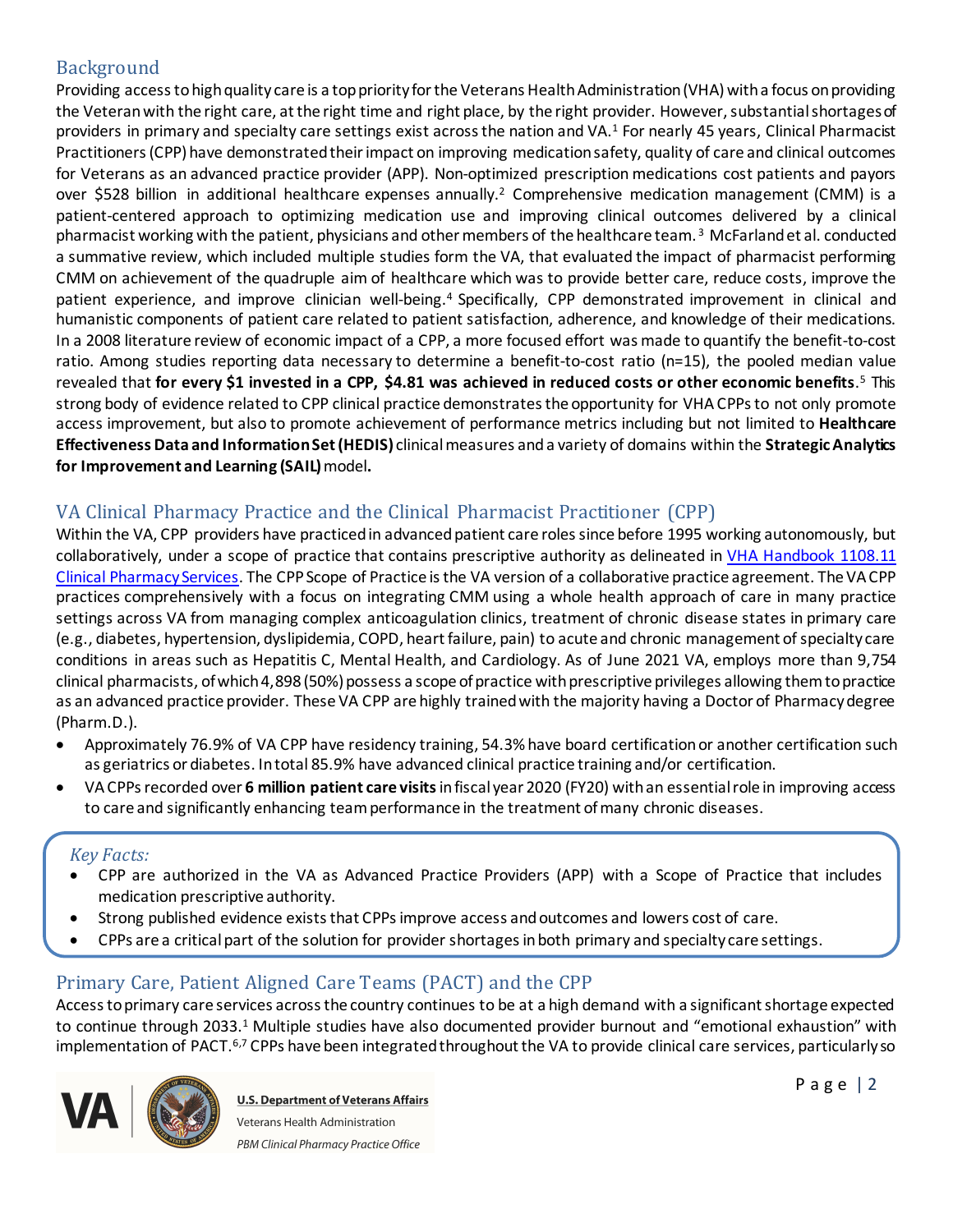in the primary care setting. The primary care medical home model in VA is known as a Patient Aligned Care Team (PACT) with each Primary Care Provider (PCP) typically caring for approximately 1,200 patients. CPPs in PACT provide comprehensive medication management (CMM) in between typical PCP visits to initiate, modify or discontinue medications, as well as providing disease management in foundational and high-volume areas such as diabetes, hypertension, anemia, chronic obstructive pulmonary disease (COPD), heart failure, hyperlipidemia, low complexity mental health and pain management. The VHA Handbook 1100.10 [Patient Aligned Care Team \(PACT\)](https://www.va.gov/vhapublications/ViewPublication.asp?pub_ID=2977) sets staffing requirements for discipline specific team members, which requires one full time PACT CPP for every 3,600 primary care patents (1 full time PACT CPP for every 3 PCPs). Due to the important role of the PACT CPP to unburden the PCP and improve access to care, the amount of their FTEE support is included in calculation of modeled capacity as part of the Patient Centered Management Module (PCMM).

- As of June 2021, there are over 1,030 CPPs VA-wide who have a "global" or practice area specific scope of practice and have dedicated assignment to a PACT team. This scope of practice authorizes prescriptive authority and allows the PACT CPPto be responsive to many chronic and acute care issues seen in the PACT setting when compared to a medication based or disease-basedscope of practice.
- · While staffing nationally for PACT CPP is at 62% of the recommended ratio, in FY20, CPPs performed 1,599,895 encounters in PACT indicating overall acceptance of CPProles despite lower staffing allocations.
- Care modalities other than in person (telephone, clinical video telehealth, etc.) accounted for 74% of those encounters. It is critical to keep in mind that optimizing the role of PACT CPP and allocating appropriate CPP staff, support staff, space and infrastructure support will directly impact the integration of the CPP into PACT and improve access to primary care CMM services.

Since FY17, there has been a 12% increase in CPP practicing in primary care. Figure 1 shows the growth of patient care encounters by CPP practicing in PACT and the growth in the total number of CPP delivering care in the PACT setting.



*Figure:1 CPP Encounters in PACT*

Note: Graph includes all CPPs delivering care in the PACT setting regardless of dedicated PACT team assignment.

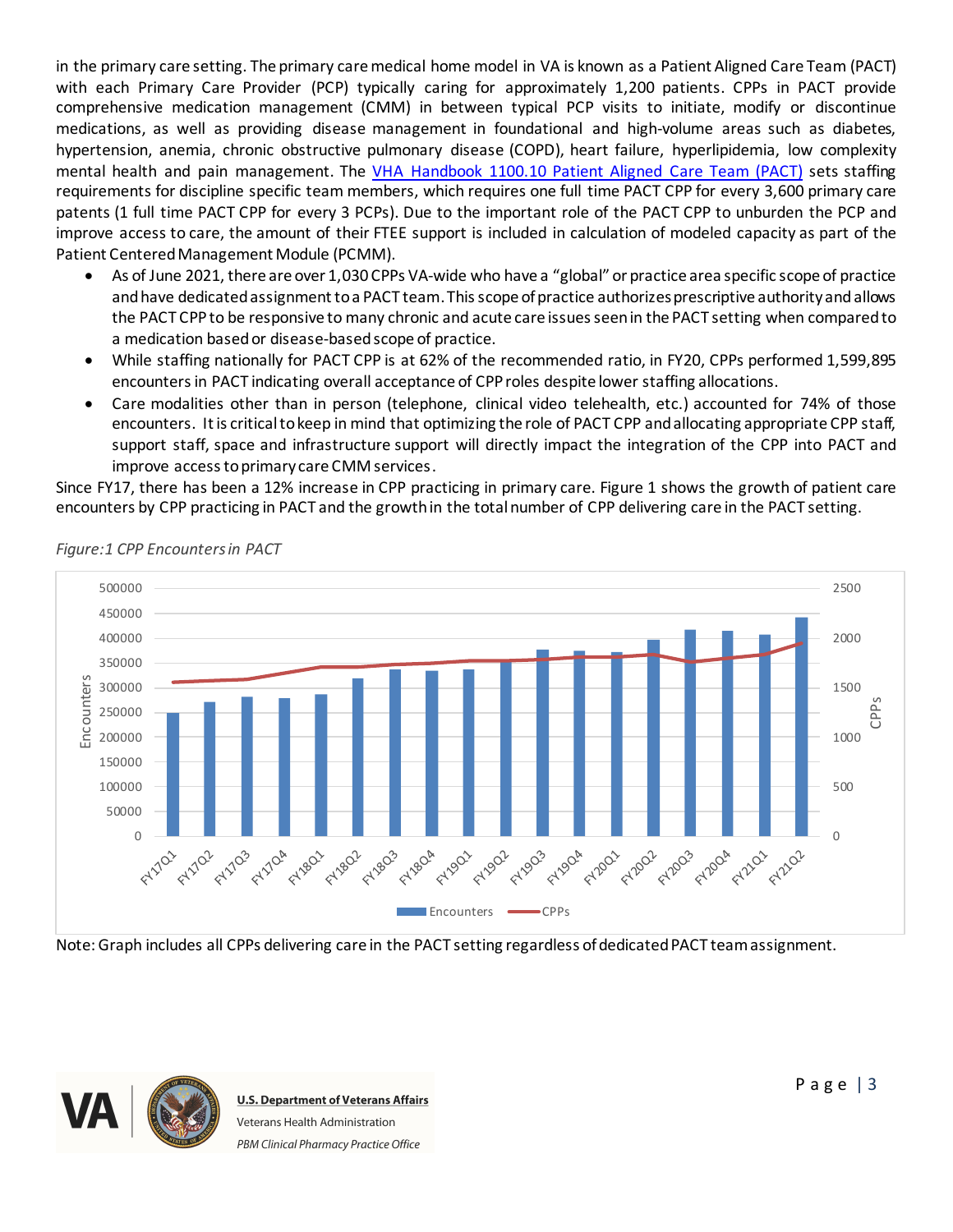### *Key Facts:*

- · [VHA Handbook 1100.10](https://www.va.gov/vhapublications/ViewPublication.asp?pub_ID=2977) supports the role of PACT CPP with staffing requirements that recommend one CPP per 3,600 primary care patients, with an average panel size of 1,200 patients per primary care provider (PCP). PACT CPP support is a factor in determining modeled capacity for the PCP.
- · Optimizing the roles of PACT CPP and allocating appropriate support staff, space and infrastructure support will directly impact the integration of the PACT CPP into the collaborative care team model. Ensuring this is the reality will improve access and optimize medication management services.

### PACT CPP Impact on Access:

For a typical panel of 1,200 patients, PCPs only have enough appointment slots to see a patient 2.5 times per year. In addition, the VHA has set a goal reduction in PCP re-visit rates to 1.7 visits per year in order to achieve open access for the PCP. PACT CPP can help contribute to achieving this optimal revisit rate and improve access to care leveraging PCP time for more acute and urgent patient care issues. A VHA Diffusion of Excellence Gold Status Practice entitled "Increasing Access to Primary Care using CPPs" assigned PACT CPPto PCPP to deliver CMM and demonstrated that 27% of PCP return appointments could be averted following CPP integration. Applying this across the entire facility equated to over 850 new appointments per quarter created for the primary care service. <sup>8</sup> Applying the increase in access VA wide would result **over a quarter of a million newly opened appointments annually**. In addition, substantial cost savings can be achieved with CPP implementation in primary care to increase access. The mean primary care physician salary with benefits equals \$231,400 with an average cost per 30-minute encounter of \$55.63. The average CPPsalary with benefits is \$168,463 with an average cost per 30-minute encounter of \$40.50. This equates to \$15,130 saved per 1,000 primary care visits.

#### *Figure 2: Cost Saving with a PACT CPP*

| <b>Provider Type</b>                   | Salary + 30% Benefits | Cost per 30-<br>minute<br>encounter |
|----------------------------------------|-----------------------|-------------------------------------|
| Primary Care Physician (PCP)           | \$231,400             | \$55.63                             |
| Clinical Pharmacist Practitioner (CPP) | \$168,463             | \$40.50                             |

| % Visits              | \$ saved      |  |
|-----------------------|---------------|--|
| <b>Converted from</b> | per 1000      |  |
|                       |               |  |
| <b>PCP to CPP</b>     | <b>visits</b> |  |

Simply put, the advanced role of the CPP improves access and reduces the burden on the PCP for chronic disease follow up by:

- Reducing PCP revisit rates by providing CMM for chronic disease states
- · Improving PCP next third available appointments by offloading CMM patient visits
- Reducing new patient wait time for Veterans seeking primary care within individual PACT panels
- · Increasing same day access to CPP care for chronic disease state management

It is important to note that specialty care access also benefits from PACT CPPs as focused CMM services often alleviates the need for specialty care referral.

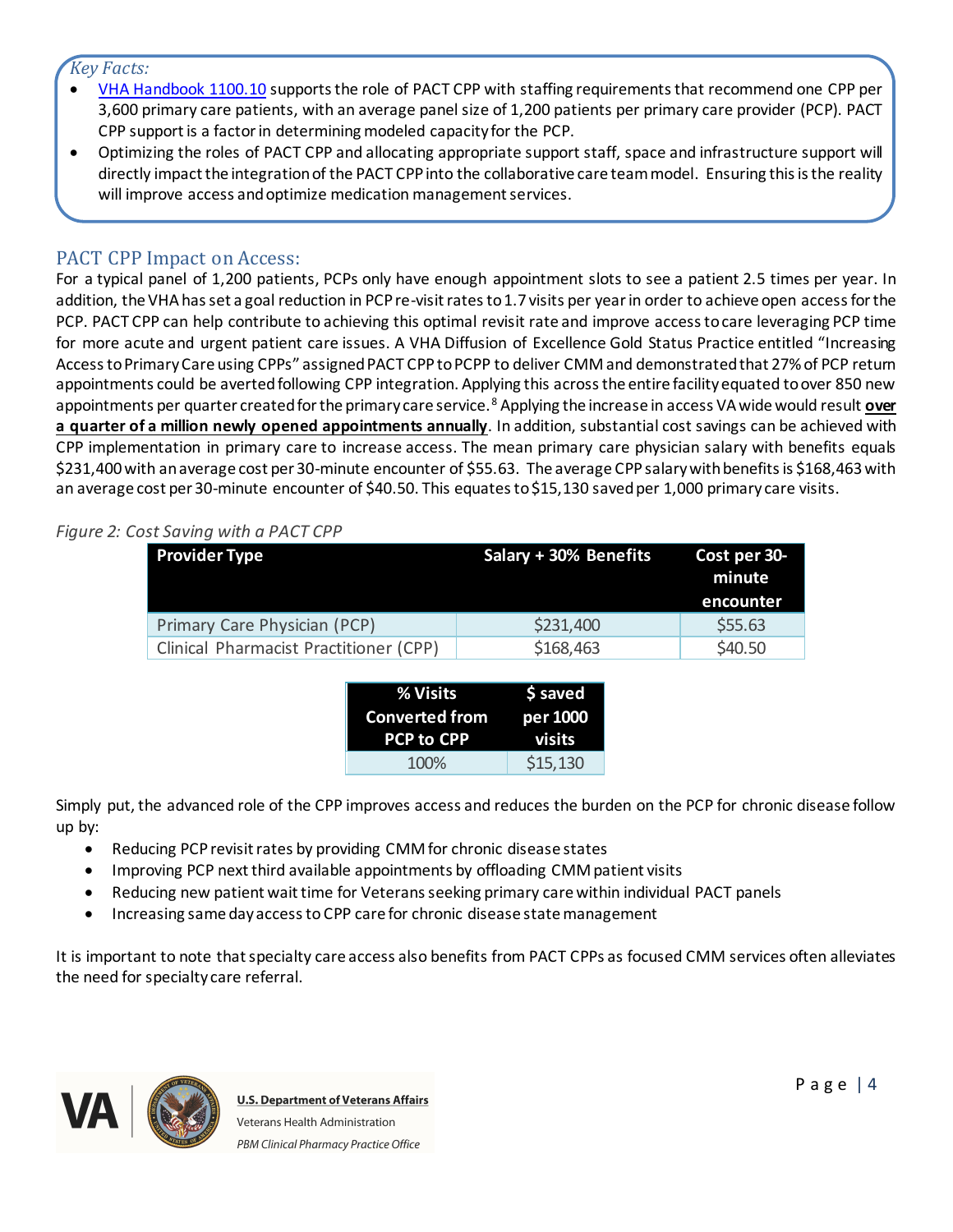

\*CMM begins at the initial PACT CPP visit and ongoing. However, disease state management based on Veteran need may also occur in between full CMM visits \*\* Specialty CPP works with PACT CPP if complete CMM is needed and has NOT been seen by PACT CPP. This includes both Inpatient and outpatient specialty CPP CMM = Comprehensive Medications Management, CPP = Clinical Pharmacist Practitioner, PACT = Patient Aligned Care Team, VA = Veterans Affairs

**Optimizing PACT CPP to see patients between PCPvisits increases patient access for CMM services.**

# *Key Facts:*

For a typical panel of 1,200 patients, PCPs only have enough appointment slots to see a patient 2.5 times per year. PACT CPP can help contribute to achieving an optimal revisit rate goal for a PCP panel of 1.7 Face-to-Face visits per year.

- · By optimizing CPP services, the Diffusion of Excellence program validated that 27% of PCP return appointments were averted following CPP integration. Applying this across the entire facility equated to over 850 new appointments per quarter created for the primary care service.
- · Applying the increase in access VA-wide would result over 250,000 newly opened PCP appointments annually.
- · A cost saving of \$15,130 per 1,000 patient visits can be achieved with utilization of a CPP.
- · CPP integration reduces primary care provider burden.

### Pain Management and the CPP

Evidence shows pain management programs with CPP performing opioid stewardship and advanced pain management services have demonstrated the ability to improve opioid prescribing, avoid costs associated with opioid adverse effects and increase patient satisfaction (Evidence Bibliography – [Clinical Pharmacy Practice in Pain Management](https://www.pbm.va.gov/PBM/CPPO/Documents/EvidenceBibliography_ClinicalPharmacyPracticeinPainManagement_508.pdf)). As such, many VA facilities have extensively utilized highly trained CPPs for chronic pain medication management in both PACT and specialty care settings. PCPs specifically benefit by having access to a CPP with medication expertise, skills, and training in both opioid and non-opioid CMM. In FY20, CPPs recorded 178,264 pain management encounters. While the number of CPPs performing pain management has grown from prior years (Figure 3), there is a clear opportunity to expand the



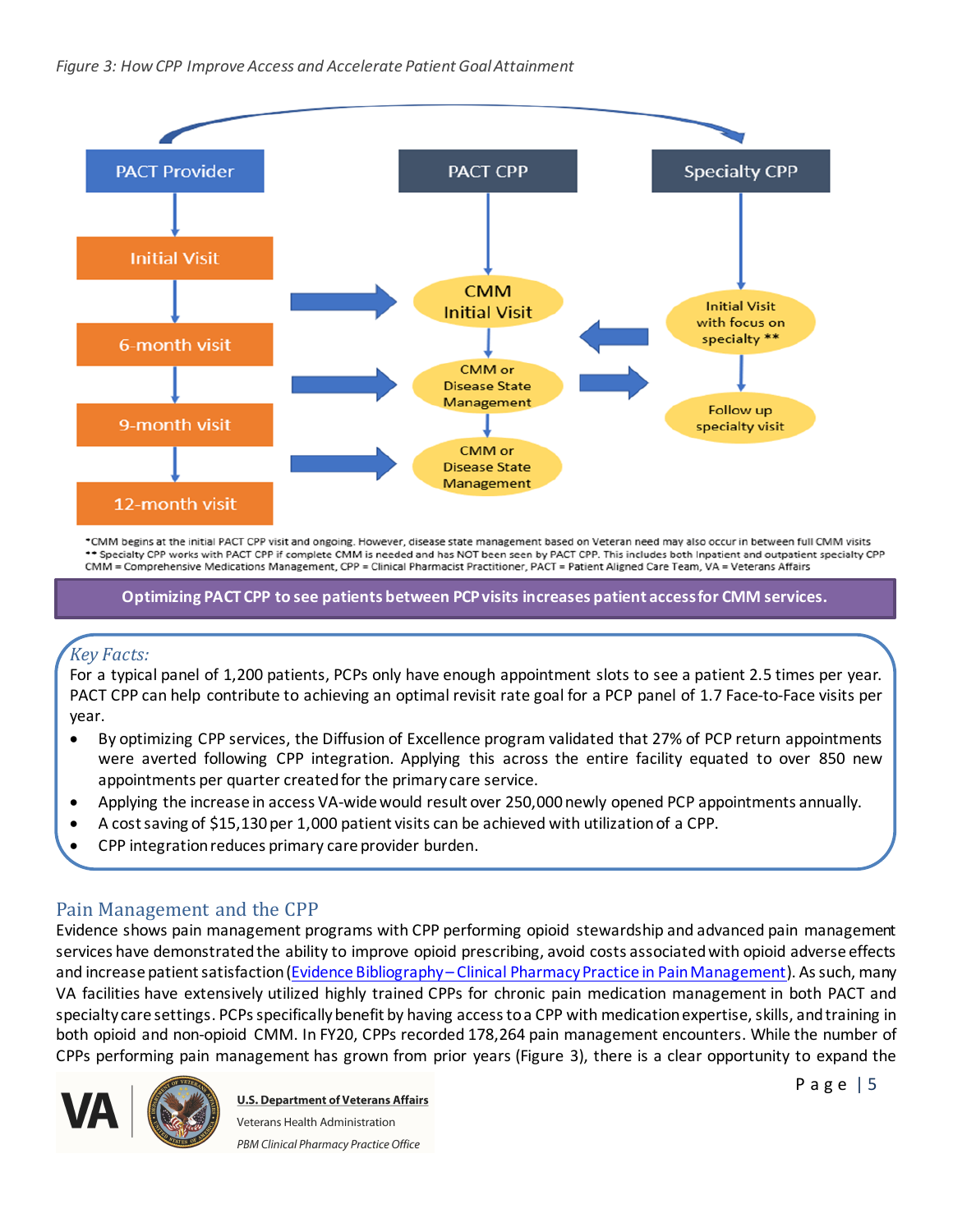utilization of CPPs in pain management and opioid stewardship to address gaps in care and ultimately improve needed access to safe pain care. VA facilities often report difficulty in recruiting providers for pain medication management further highlighting this opportunity. Figure 4 shows the growth of CPP practicing in pain based on encounters and documentation of pain interventions. There are currently 475 CPPs performing pain management, a growth of more than 141% since FY17Q1.



*Figure 4: CPP Encounters in Pain Management*

## CPP Impact on Access to Pain Care

Veterans suffer more often from chronic pain conditions than the non-Veteran population, with Veterans typically experiencing higher complexity pain conditions, resulting in higher healthcare utilization rates.<sup>19</sup>[VHA Directive 2009-053,](https://www.va.gov/vhapublications/ViewPublication.asp?pub_ID=2781)  [Pain Management](https://www.va.gov/vhapublications/ViewPublication.asp?pub_ID=2781) directs VA facilities to use the VHA stepped care model of pain management. [The Comprehensive](https://www.congress.gov/114/plaws/publ198/PLAW-114publ198.pdf)  [Addiction and Recovery Act \(CARA\)](https://www.congress.gov/114/plaws/publ198/PLAW-114publ198.pdf) further outlines congressional requirements for the provision of VA pain care, to include expansion of the Opioid Safety Initiative(OSI) and implementation of pain medication management teams. While the VA has made improvements in access to pain management and opioid safety, access gaps still exist, partially due to the national shortage of providers. The Pain CPP is well positioned to improve scheduled and same day access to pain medication management services in both the primary and specialty care settings. It is important to note that in addition to expanding access to pain care and opioid safety, the Pain CPPutilizes population management dashboards and tools to target high-risk opioid patients for intervention. Population management strategies driven by Pain CPPs, include, but are not limited to, targeting high-risk patients for Overdose Education and Naloxone Distribution (OEND), high dose opioid dose reduction CMM, routine safety monitoring (Urine Drug Testing, Prescription Drug Monitoring Program queries, etc.), and other risk mitigationand harm reduction for Veterans and the community, including facilitating addiction treatment.

## *Key Facts***:**

- · VA facilities have a significant opportunity to increase access to VA delivered chronic pain care services by allocating sufficient resources to Pain CPP workforce expansion.
- · In addition to direct patient care for pain management, the Pain CPP utilizes population health management strategies to improve opioid safety and risk mitigation.

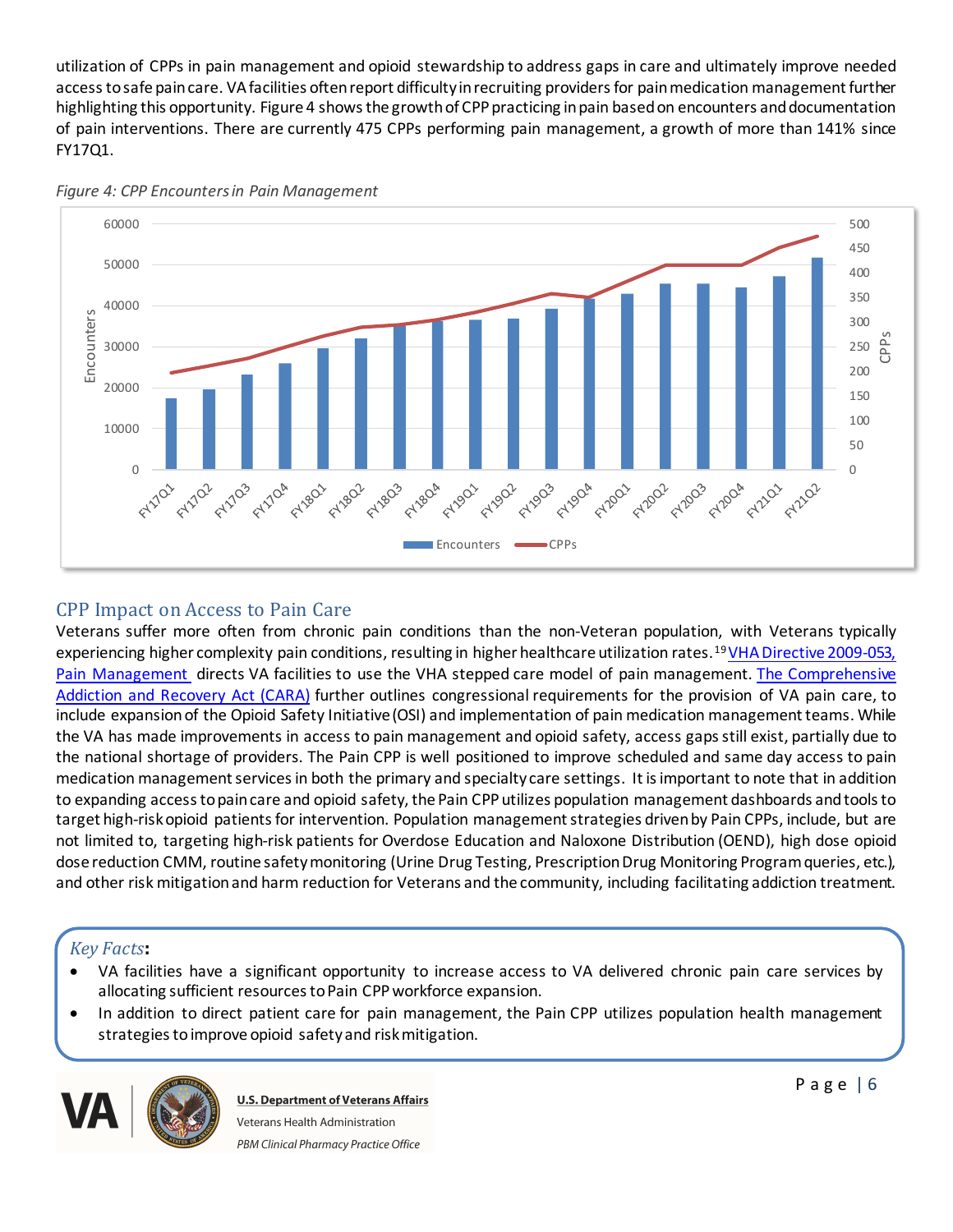## Mental Health (MH) and the CPP:

Integrating MH CPPs and optimizing care roles across practice settings improves access and quality to CMM. The benefits of incorporating MH CPP in the management of patients with psychiatric illness has previously been reported in the literature (Evidence Bibliography – [Clinical Pharmacy Practice in Mental Health](https://www.pbm.va.gov/PBM/CPPO/Documents/EvidenceBibliography_ClinicalPharmacyPracticeinMentalHealth_508.pdf)). The MH CPP are utilized in the VA as MH providers in general and specialty mental health clinics, behavioral health clinics embedded in primary care, residential rehabilitation facilities, specialty mental health programs, and on inpatient mental health units to improve access, quality and safety. At the end of FY20, there are currently 501 CPP practicing in MH, a growth of 46.5% since FY18Q1 (Figure 5). In FY21Q2 MH CPP had more than 123,100 encounters. Additionally, VA graduates 87 PGY2 Mental Health Pharmacy Residents annually. The MH CPP provides timely access to CMM services and by using evidenced based pharmacotherapy, improves the overall quality of care. With expertise in addressing medication management needs of patients with defined diagnoses, management of medication-related adverse events, and ongoing and acute medication monitoring, and collaboration with other healthcare providers for management of new diagnoses, the MH CPP are in prime position to bridge gaps in the provision of mental health care. The MH CPP collaborates with the other members of the MH team, patients and caregivers in areas of medication management andapplies the principles of team-basedcare and population management to identify patients who could benefit from services to improve access, quality and safety.



*Figure 5: MH Encounters by a CPP and Number of MH CPPs by Quarter (Defined by ≥ 25% of the encounters by a CPP in a MH clinic during the quarter)*

# MH CPP Impact on Access

The MH CPP impacts access primarily when utilized as MH providers in general and specialty mental health clinics, Primary Care Mental Health Integration (PCMHI), residential rehabilitation facilities, specialty mental health programs, and on inpatient mental health units. Wait times are reduced for new patients with a defined diagnosis and established patients. Additionally, the MH CPP in PCMHI provide CMM for depression, anxiety, and PTSD within Primary Care, which improves access general and specialty MH services. The CPP provides same day access for patient needs related to medication management and has been an integral MH provider for timely discharge follow-up appointments. The MH CPP provides a solution to psychiatrist shortages and resulting concerns about access to adequate mental health services.



**U.S. Department of Veterans Affairs** Veterans Health Administration PBM Clinical Pharmacy Practice Office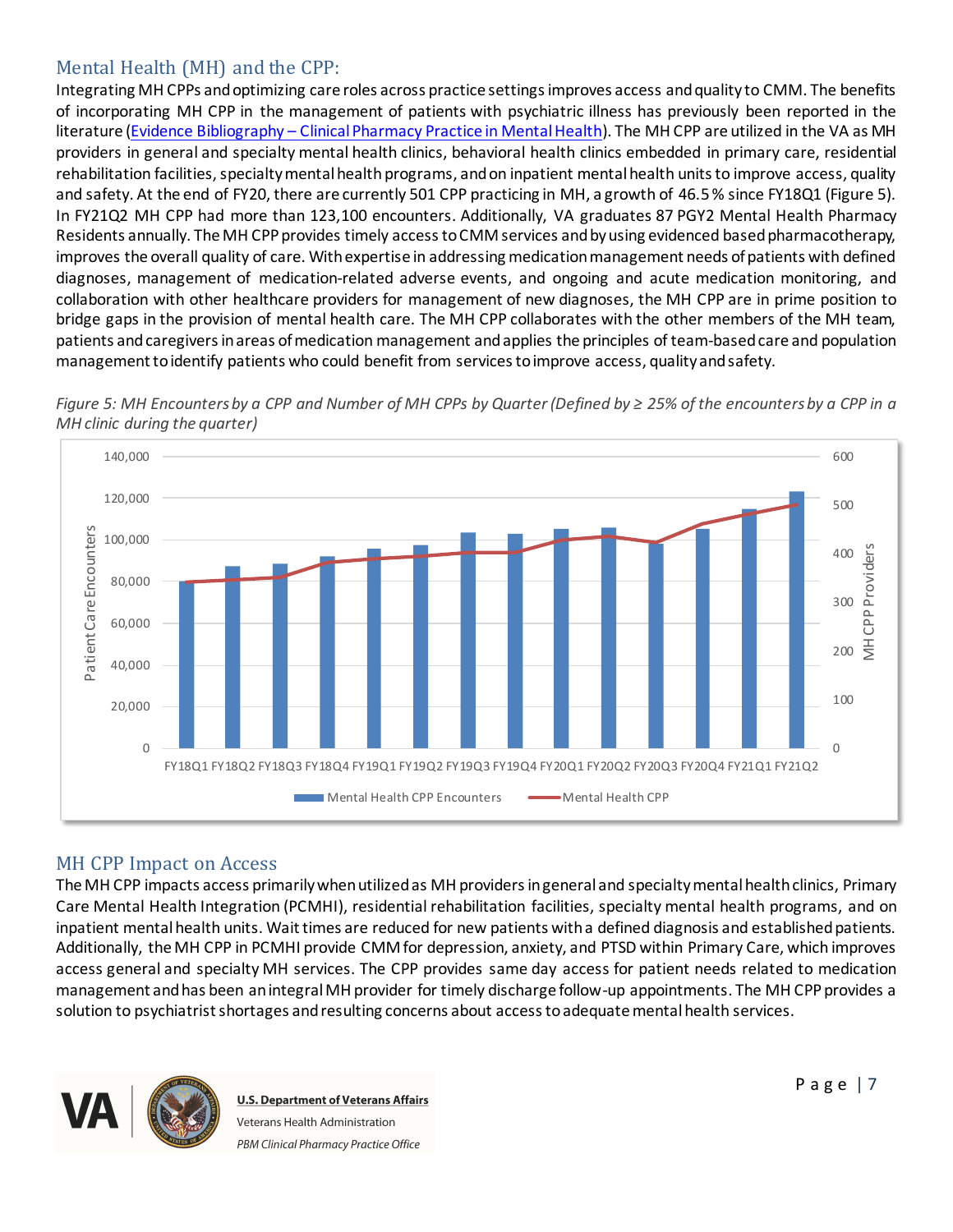### *Key Facts:*

- · MH CPPstake on a variety of roles in VA, most often as primary MH providers within the interdisciplinary team.
- The MH CPP provides timely access as a primary MH provider and through evidenced-based pharmacotherapy as a component of CMM, improves the overall quality of care.
- · With 501 CPPs practicing in Mental Health and an additional VA graduates 87 PGY2 Mental Health Pharmacy Residents annually, VA CPPs are a highly trainedwork force that impact access.
- · Demand for MH providers with comprehensive medication management expertise will continue to increase across the nation because of increased Veteran care needs in MH. Facilities have a significant opportunity to utilize these highly trained MH CPPs to meet this demand.

# Substance Use Disorder (SUD) and the CPP

Despite efforts to expand access to substance use disorder (SUD) care through legislation and other avenues, there continues to be substantial shortages of providers to deliver SUD care across the country. Evidence shows CPP-managed SUD care improves retention rates of medication for Opioid Use Disorder (MOUD), tobacco abstinence, prescribing rates for AUD pharmacotherapy and harm reduction strategy implementation ([Evidence Bibliography -](https://www.pbm.va.gov/PBM/CPPO/Documents/EvidenceBibliography_ClinicalPharmacyPracticeinSubstanceUseDisorder_508.pdf) Clinical Pharmacy [Practice in Substance Use Disorder](https://www.pbm.va.gov/PBM/CPPO/Documents/EvidenceBibliography_ClinicalPharmacyPracticeinSubstanceUseDisorder_508.pdf)). In light of access challenges and demonstrated value in SUD care, the CPPhas become critical to the collaborative care team model to improve access to SUD treatment, particularly alcohol use disorder (AUD) and opioid use disorder (OUD). CPPs largely focused on addressing risky alcohol use and AUD, OUD, and tobacco use disorder (TUD), and in specialty SUD care settings, also address stimulant use disorder and other illicit use. This practice includes screening, prevention, ensuring needed treatment and fostering recovery for SUD. To accomplish this, CPPs perform SBIRT (screening, brief intervention, and referral for treatment) across primary and specialty care settings with Pain and MH CPP often directly providing SUD treatment as part of CMM services. In FY20, CPPs recorded more than 123,561 SUD care encounters. **Figure 6** shows the growth in SUD care by CPPs over time. There are currently 445 CPPs incorporating SUD care into their practice setting, a growth of more than 111% since FY17Q1.



*Figure 6: CPP Encounters in Substance Use Disorder (SUD) Care*

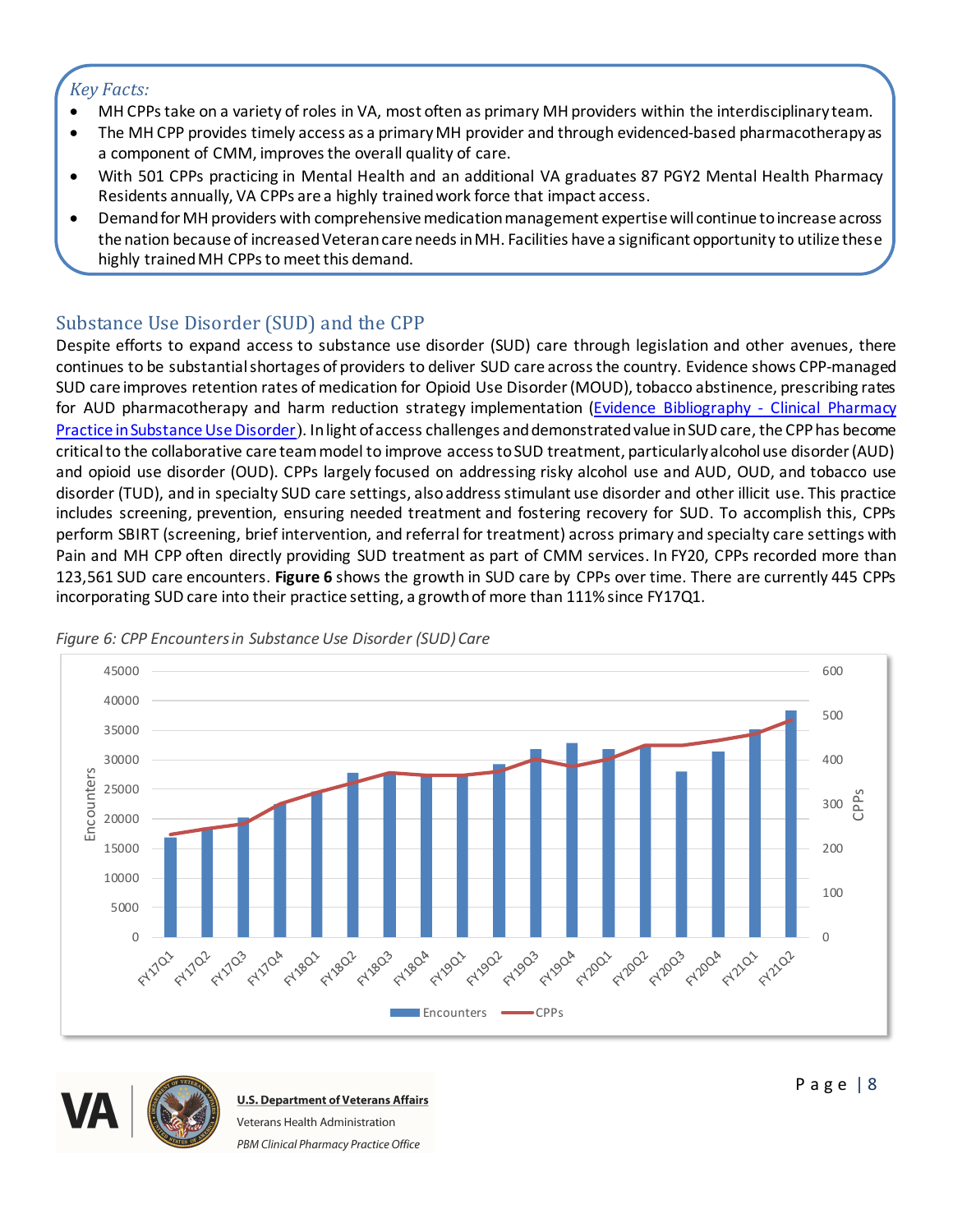### CPP Incorporating SUD into Practice Impact on Access

The VHA Initiative, SCOUTT (Stepped Care for Opioid Use Disorder Train the Trainer), was launched in 2018 with a primary focus of improving access to OUD care outside of SUD specialty care.<sup>9</sup> This initiative employs a "no wrong door" approach to MOUD care by making MOUD available in primary care, pain and general mental health clinics. This Veteran centric approach aims to offer care where patients prefer to be treated. DeRonne, et al. described the Pharmacist Care Manager model that has been a key to the success of this initiative and implemented by more than 15 SCOUTT teams across the VA.<sup>10</sup> While CPPs are not currently eligible for a DATA waiver to prescribe buprenorphine for OUD, after the OUD diagnosis has been made by the data waivered practitioner, the CPP collaborates closely for MOUD initiation, stabilization and maintenance. The CPP also performs population management to identify at risk Veterans for engagement and intervention. And finally, the CPP may provide care coordination, such as risk monitoring, ensuring participation in psychosocial or psychotherapy, ensuring needed referrals and facilitating unscheduled appointments. Ultimately, CPPs are critical to improving access to SUD care and help the VHA meet the goal to provide on-demand, evidence-based addiction treatment to Veterans.

#### *Key Facts***:**

- · CPPs focus on CMM positions them to play a critical role in improving SUD care access by providing SBIRT (screening, brief intervention, and referral for treatment) across primary and specialty areas.
- · VA facilities have a significant opportunity to increase access to SUD care services across practice settings by leveraging CPPs in the collaborative care team.

#### Anticoagulation and the CPP

Evidence shows that optimized anticoagulation care saves the healthcare system a tremendous amount of money in reduced strokes and myocardial infarctions as well as reduced adverse events like bleeds. [VHA Directive 1108.16,](https://www.va.gov/vhapublications/ViewPublication.asp?pub_ID=9173) [Anticoagulation Therapy Management](https://www.va.gov/vhapublications/ViewPublication.asp?pub_ID=9173) outlines the organization of an Anticoagulation Management Program. Anticoagulation services should be centralized, eliminating the need for PACT CPP to provide anticoagulation management. In evaluating facilities with strong practices in VHA, evidence suggests that anticoagulation providers achieve optimal clinical outcomes when patient ratios are maintained at approximately 425 to 500 anticoagulation patients per anticoagulation provider and facilities are required to provide adequate clinical and administrative support team members (e.g., 0.8 pharmacy technician FTEE and 0.2 administrative support FTEE per anticoagulation provider). Specific to this process, CPPO has partnered with VHA Office of Rural Health to implement an Enterprise Wide Initiative for a Centralized Anticoagulation Services Hub (CASH). The CASH uses a hub and spoke model of care to build a regional solution that provides virtual anticoagulation services. The CASH is expected to improve access, operational efficiency, clinical outcomes and lower overall costs while freeing up Primary Care providers, specialists, nursing and CPP time to provide additional care.

#### CPP Practice Expansion Scalability in Support of Full CPP Integration

The VA CPP workforce has advanced clinical practice training and is primed and ready to take on these roles system-wide. Many VA facilities report difficulty in recruitment of specialized and primary care physicians. It has been VA Pharmacy experience that recruiting CPP can be successful when coupled with VA recruitment tools. VA trained residents may be directly hired into available position through flexible hiring; it is recommended not to use USAJobs to hire trainees and is discouraged by the Office of Academic Affiliations and Workforce Management. Residents begin looking for employment in October of their residency year so it is important to seek approval to hire residents well before the residents graduate at the end of June. The VA trains 625 residents annually and in 2020 (pandemic) 52% of VA residents were hired into VA (30% to the training site and 22% to another VA site), another 17% were hired outside VA and 31% remained in VA seeking PGY2 programs. Any VA trained clinician may be directly hired through the flexible hiring process whether an individual was trained 2 year ago or 20 years ago. The Pharmacy Residency Program Office was involved in the development of the new recruitment system (TRE) and the goal is to build a database containing the names and contacts for previously VA



**U.S. Department of Veterans Affairs** Veterans Health Administration PBM Clinical Pharmacy Practice Office

Page | 9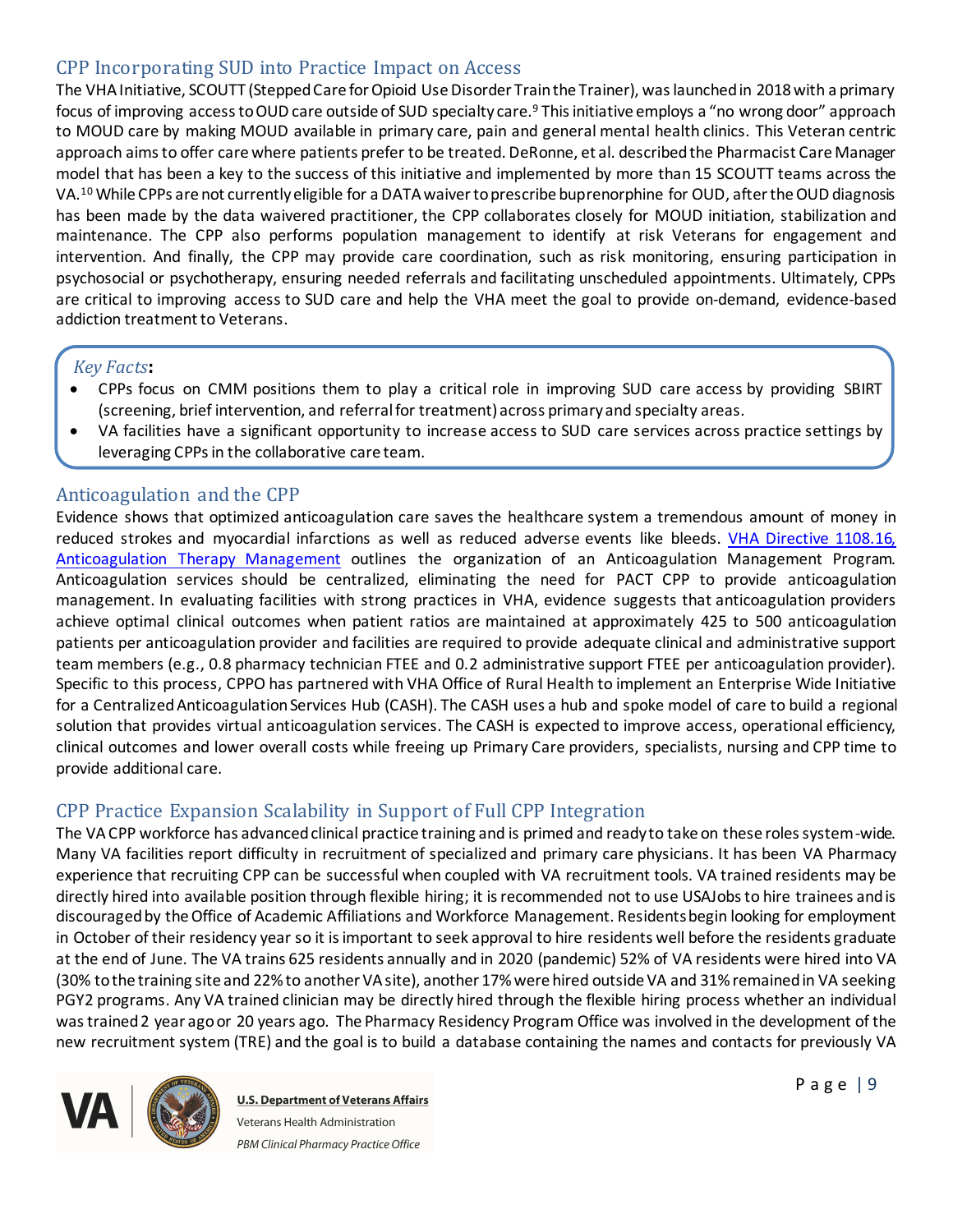trained CPP. Until this program is fully functional, it is recommended to contact [Lori.Golterman@va.gov](mailto:Lori.Golterman@va.gov) to find residents that seek VA employment. It is important to note that VA CPP workforce trainees yield a high retention rate helping to ensure the patient knows their CPP given the multiple appointments with a CPP directly results in high patient satisfaction and excellent communication between the patient and CPP.

In 2016, the VA Office of Rural Health (ORH) in conjunction with PBM successfully implemented an Enterprise Wide Initiative (EWI), Increasing Access to Care for Rural Veterans by Leveraging Clinical Pharmacist Practitioners Providers, otherwise known as the CPP Rural Veteran Access (CRVA) initiative. This project aims to provide greater access to CMM services provided by CPP, as well as chronic disease management services to Veterans living in rural areas in three foundational areas of identified need: primary care, pain management and mental health. The initial CRVA Initiative, also known as CRVA Legacy, supported the placement of 180 CPP positions across all 18 VISNs in primary care, mental health and pain management. The inaugural years of the project focused on integration and optimization of the CPP into the practice setting and demonstrating success. Over the last 4 years, CRVA CPPhave performed over 850,000 visits, serving over 230,000 Veterans with 58% of this care provided to rural Veterans.<sup>11</sup> The success of the CRVA Legacy project has led to anexpansion into 2 additional CRVA projects focused on expanding rural Veteran access in FY20. In the CRVA Diffusion initiative funding was provided to 32 VA facilities within 17 VISNs resulting in the hiring of 11 PACT, 15 MH and 14 Pain CPPs respectively. The CRVA SUD initiative provided funding to 34 VA facilities for hiring 35 CPPs focusing on greater access to SUD treatment with a particular emphasis on medication treatment for OUD (MOUD) as well as addressing and treating unhealthy alcohol use and Alcohol Use Disorder (AUD). The CRVA SUD project is a multi-dimensional approach to increase access to CMM for rural Veterans by integrating CPPs into collaborative care team models within or directly supporting primary care. In FY20, CPPs funded via CRVA Legacy, Diffusion, and SUD projects collectively impacted greater than a quarter of a million Veterans enterprise wide over almost 1 million patient care encounters.

Complimentary to adding CPPs focused on SUD treatment, this project aims to deliver system wide CPP education and training specifically targeting SUD screening, care and treatment. As access to SUD care continues to be a top VA priority, the training equipped CPPs with knowledge and resources to play a key role in improving access to OUD and AUD treatment across practice settings. The clinical boot camp occurred over a 3-day timeframe in June/July 2020 training CPPs from the following federal partners: 234 VA, 17 Bureau of Prisons, 15 Indian Health Services. Cased-based program content focused on SUD comprehensive medication management supporting prioritized, phased practice expansion posttraining. All attendees completed a series of foundational knowledge pre-work, including 24-hour X-waiver training.

At the advent of the CRVA project, clinical pharmacy practice mentorshipwas prioritized for CRVA CPPs practicing in these new and emerging settings. The goal and vision for mentorship was to provide a peer to peer practice resource for newly hired CPPto promote team integration and optimization of their services. Due to the focus of the project on rural Veteran care, many of the CRVA CPP were not physically present at the same locations as their clinical pharmacy peers and team members which meant that they were often having to navigate practice issues independently while providing direct patient care. The mentorship program brought together experienced CPP in select practice settings with these CRVA CPP in a virtual setting, allowing for collegial relationships, strong practice sharing and development of a community of practice. The mentorship program was expanded to include CPPGroup Coaching. The goal of Group Coaching is to support CPPin a broad range of foundational practice elements by using coaching on key topics and features a mix of pre-recorded topic overviews and live discussion-based webinars led by coaches with a maximum of 10 participants per series.

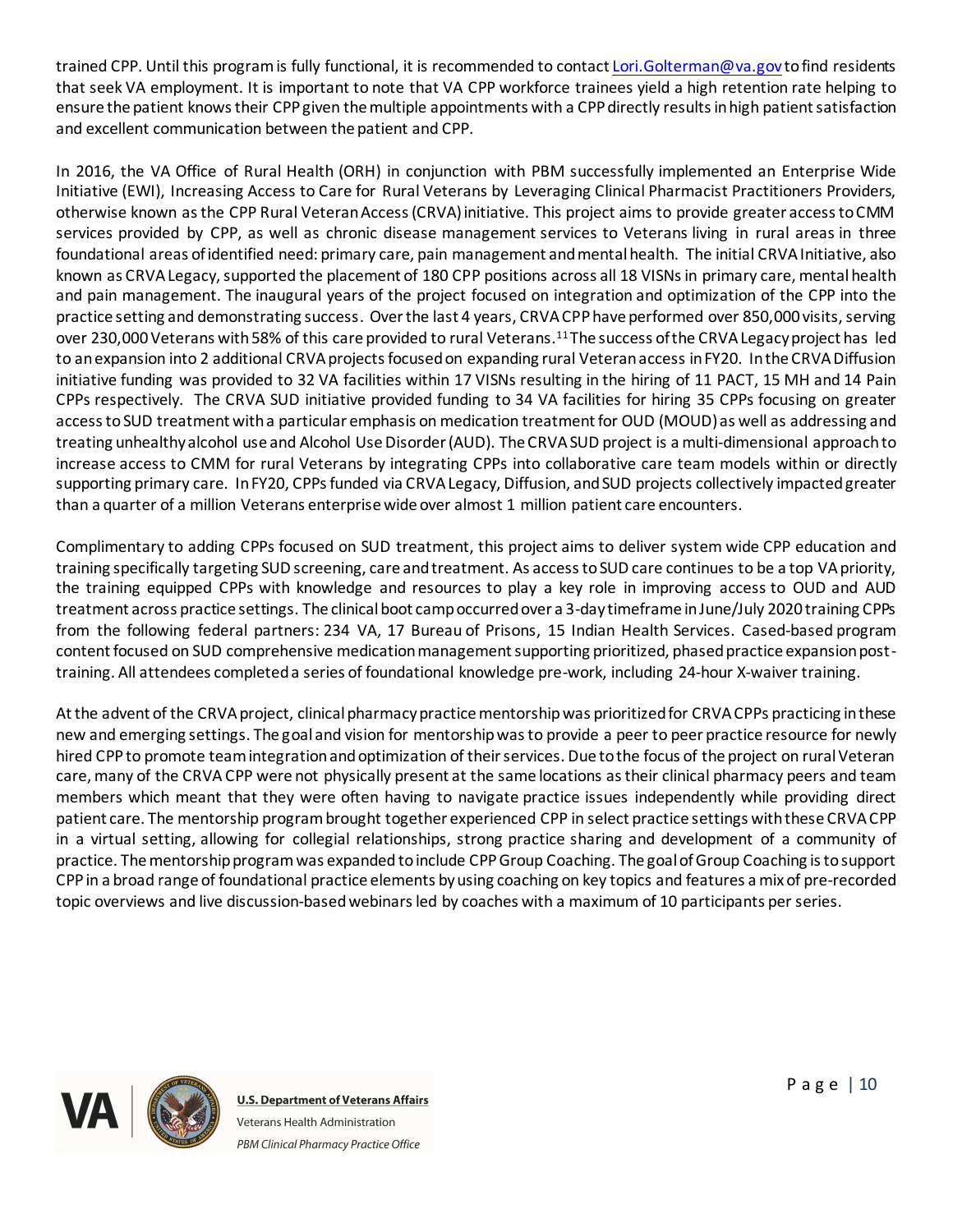### *Key Facts:*

- · In VA, CPP have high retention rates, leading to low vacancies and turnover.
- · VA CPP positions are highly sought after by graduating pharmacy residents and pharmacists alike.
- · VA trains over 600 PGY1 and PGY2 residents that are ready for employment each year in July to take on roles as CPP system wide. In addition, over 1,500 additional residents graduate from accredited programs nationally, assuring plenty of highly trained applicants to nationally scale clinical pharmacy practice programs.
- · The CPP Rural Veteran Access (CRVA) Legacy initiative hired 180 CPPs at 63 different facilities using a standardized practice plan including mentoring to ensure overall success. Over the last 4 years, CRVA CPPs have performed over 850,000 visits, serving over 230,000 Veterans with 58% of this care provided to rural Veterans.
- · In FY20, CPPs hired in CRVA Legacy, Diffusion, and SUD collectively impacted 146,094 Veterans served over 570,515 visits encounters by a PACT CPP, 56,952 Veterans served over 166,343 visits encounters by a MH CPP, 55,715 Veterans served over 142,719 visits encounters by a Pain CPP, and 6,564 Veterans served over 12,900 visits encounters by a SUD CPP.
- · A 3-day virtual clinical boot camp program focused on increasing SUD screening, care and treatment trained 234 VA, 17 Bureau of Prisons, 15 Indian Health Services CPPs. All attendees completed a series of foundational knowledge pre-work, including 24-hour X-waiver training.

### **Conclusion**

There is strong published evidence that CPPs improve access, clinical outcomes and cost effectiveness when properly deployed for direct patient care. The practice of clinical pharmacy within the VA, has set the standard for what the clinical pharmacist practicing at the top of their license can achieve. Specifically, CPPs in the VA focus on practice areas that can directly impact improvements in access, quality and safety. It is critical to note that the VA CPP plays a key role in unburdening direct patient care providers by offloading CMM visits and reducing revisit rates. To facilitate the expedited access to CMM services for high demand clinical care areas across the country, the CPP should be leveraged to maximize the ability of every healthcare system to accomplish this objective. An opportunity exists to encourage heath care leaders to use the processes and system of care integrating the CPPwithin the VA to address access and quality care issues within their healthcare system. Integrating the CPP must be endorsed as a top priority to improve access and quality of care across the nation.

#### **Questions related to this Fact Sheet may be directed to VHAPBM Ask PBM Clinical Pharmacy Practice Office**  [VHAPBMAskPBMCPPO@va.gov](mailto:VHAPBMAskPBMCPPO@va.gov)**.**

#### Relevant VHA Directives/Handbooks:

- 1. VHA Handbook 1108.11, Clinical Pharmacy Services; July 1, 2015. [https://www.va.gov/vhapublications/ViewPublication.asp?pub\\_ID=3120](https://www.va.gov/vhapublications/ViewPublication.asp?pub_ID=3120)
- 2. VHA Handbook 1100.10(1), Patient Aligned Care Team (PACT) Handbook; February 5, 2014. [https://www.va.gov/vhapublications/ViewPublication.asp?pub\\_ID=2977](https://www.va.gov/vhapublications/ViewPublication.asp?pub_ID=2977)
- 3. VHA Directive 2009-053, Pain Management; October 28, 2009. [https://www.va.gov/vhapublications/ViewPublication.asp?pub\\_ID=2781](https://www.va.gov/vhapublications/ViewPublication.asp?pub_ID=2781)
- 4. VHA Directive 1033, Anticoagulation Therapy Management; July 29, 2015. [https://www.va.gov/vhapublications/ViewPublication.asp?pub\\_ID=3129](https://www.va.gov/vhapublications/ViewPublication.asp?pub_ID=3129)

#### References:

1. [The 2020 Update: Complexities of Physician Supply and Demand: Projections from 2018 to 2033](https://www.aamc.org/media/45976/download#:~:text=Demand%20continues%20to%20exceed%20supply,121%2C900%20physicians%20(2019%20report).). (accessed 06/15/2021)